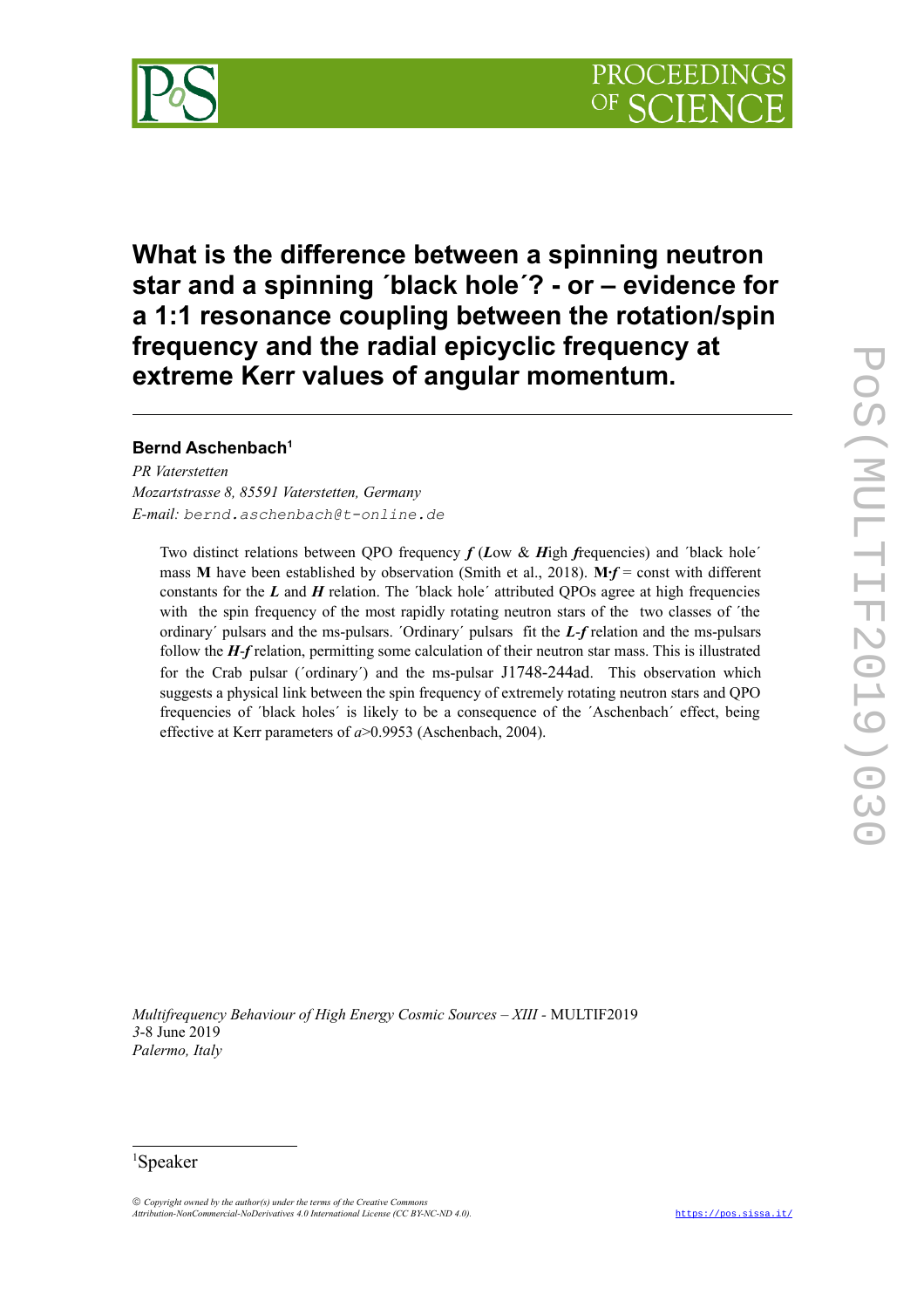## **1. Introduction**

Generally speaking, the frequency of the appearance of pulsed emission from a pulsar is attributed to the rotation of a neutron star such that the period of the pulses´ appearance is identical to the rotation period of the neutron star and the site of emission is located at some place in the magnetosphere of the neutron star. The spin periods or spin frequencies *νs* of pulsars come in two distinct sets (e.g., Becker, Kramer & Sesana, 2018), which differ significantly in *νs* grouping the pulsars in so called ´ordinary´ pulsars, like the Crab pulsar with a spin period of 33 ms or  $v_s = 30$  Hz, and the 'millisecond' pulsars, the fastest spinning of which, J1748-244ad, has a period of 1.4 ms or  $v_s = 716$  Hz.

´Black holes´ have been found to exhibit quasiperiodic oscillations (QPOs). For a subset of ´black holes´ a tight correlation between the ´black hole´ mass *M* and the frequency *fq* of the QPOs have been found such that the product *M∙fq =* const across 7 orders of magnitude concerning *M* and *fq* alike. These QPOs come in two distinct sets , which differ in *fq* by about a factor of ≈40 for the same *M*. Accordingly, they are named high frequency QPOs (HFQPO) and low frequency QPOs (LFQPO). Notably, both the LFQPOs and the HFQPOs relations *M∙fq =* const have been observed holding over at least 7 orders of magnitude. Best fits to the observed correlations are *M∙fq =* 1902 M<sup>Ꙩ</sup> /s for the HFQPOs and *M∙fq = 52* M<sup>Ꙩ</sup> /s for the LFQPOs (Smith et al. 2018).

I want to point out that the application of the *M∙fq =* const QPO relations observed for ´black hole´ sources down to the neutron mass regime shows that *fq ~ νs* for the fastest spinning pulsars. The LFQPO *fq* is associated with the spin frequency *νs* of the fastest spinning ´ordinary´ pulsar and the HFQPO *fq* is associated with the spin frequency *νs* of the fastest spinning millisecond pulsar. Though despite the tight similarity of the values for *fq* and *νs* I note that there is a significant difference between pulsar periods and ´black hole´ QPOs apparent in the power density spectra (PDS) as the PDSs of the neutron stars are being claimed of showing a delta function like peak whereas the ´black hole´ PDSs frequency excess is broadened, although a clear distinction is missing because of lack of a definition of a QPO signature. The respective PDSs need to be analysed in detail and physically understood, but see Aschenbach, 2018, for a suggestion.

The *M∙fq =* const relations for both the LFQPOs and the HFQPOs of ´black holes´ have been modeled. Multiple resonances between the three spherical coordinate/epicyclic oscillations using the Kerr metric have been found and their eigenfrequencies have been determined (Aschenbach, 2004 & 2018). The model predictions match the observation based best fits by better than a few percent and encourage an interpretation along the epicyclic resonance model.

In the following sections the QPO resonance model is revisited and the results are presented which, among other notable findings like the involvement of the Planck mass, Planck time and the number  $\pi$ , explain  $f_q = v_s$  by  $f_q$  being due to the radial coordinate oscillation mode, the classical radial epicyclic oscillation, by which oscillation in the orbital/equatorial plane of the rotating object is described.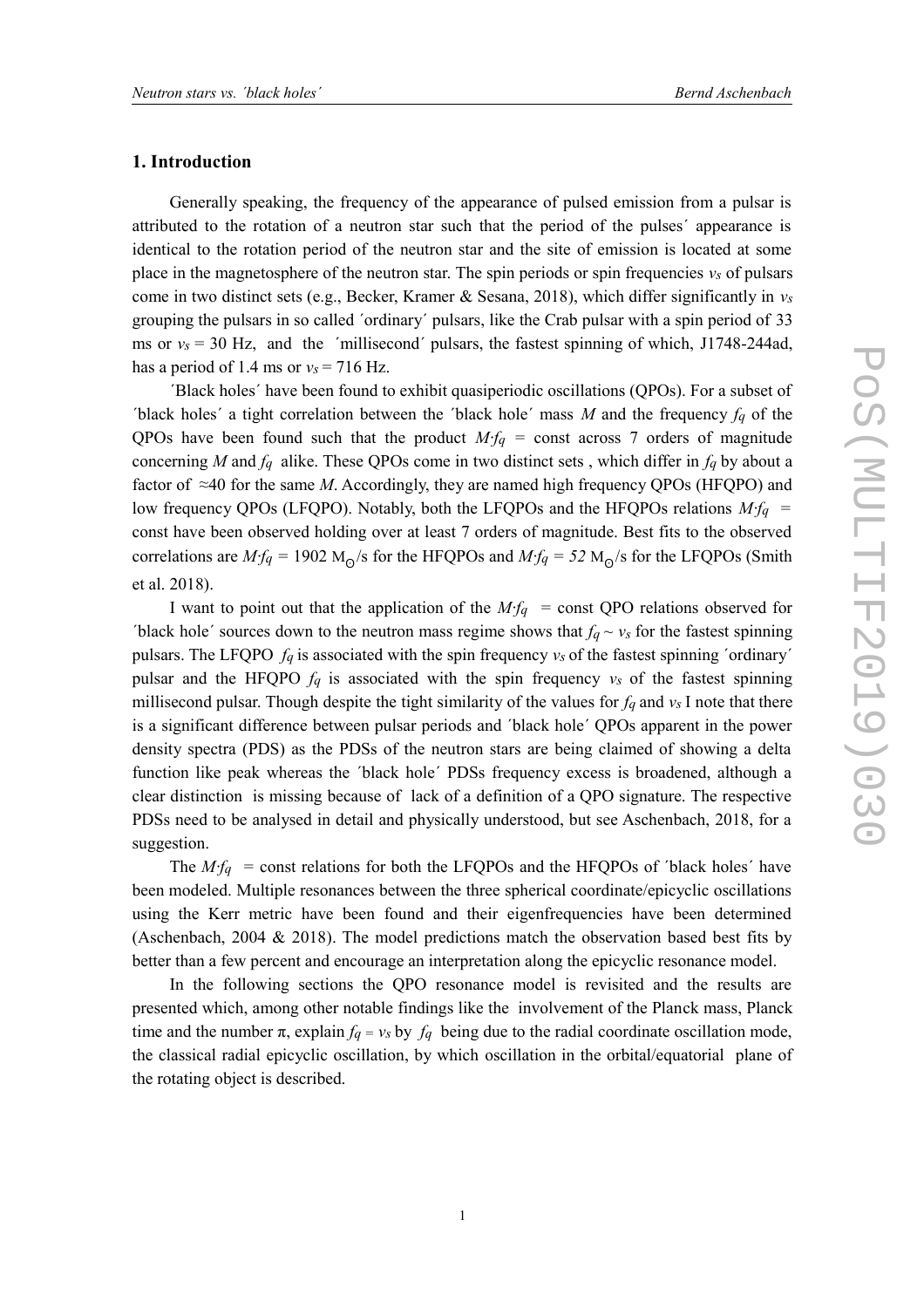## **2. The QPO epicyclic resonance model and its application to neutron stars**

The model for the *M∙fq=*const QPO relations employs the three spherical coordinate oscillations. The oscillation modes comprise a rotation around some axis measured by an angle *φ*, by which the equatorial plane is set, and the two epicyclic oscillation modes, associated with the radial coordinate *r* and the angular polar coordinate *θ*. They describe oscillations in the equatorial plane  $(r)$  and perpendicular to the orbital plane  $(\theta)$ . The dimensionless frequencies Ω*φ,* Ω*θ* and Ω*r* depend, in the Kerr metric, on just *r* and *a,* the latter of which is the measure of angular momentum*.* The relevant equations can, e.g., be found in the paper of Aschenbach (2004).

A resonance between any two of these three modes marks a stable or, for some time, quasistable state. Therefore a resonance between some two of the modes has been considered for providing deeper understanding of the impact of Strong Gravity on ´black hole´ physics. For a brief review and the numerous references and authors involved see Aschenbach (2004 & 2018).

A single resonance between just two oscillations does not constrain or eventually fix the involved parameters, but the occurrence of multiple resonances would do. Scanning the Kerr parameter *a*, just two cases for multiple resonances among the coordinate frequencies have been found. The results of the scans have been reported in Aschenbach, 2004, and Aschenbach, 2018. Such multiple resonance conditions are given for  $a_l = 0.99623$  and for  $a_h = 0.99616$ .

For *a*=*a<sub>h</sub>* the resonance conditions are  $\{\Omega \theta / \Omega_r = 3:1$  at a radius  $r = r_{31}$ ,  $\Omega \theta / \Omega_r = 3:2$  at  $r = r_{32}$ and  $\Omega_{\varphi}(r_{31})/\Omega_{\varphi}(r_{32}) = 3.1$ . The latter resonance between  $\Omega_{\varphi}(r_{31})$  and  $\Omega_{\varphi}(r_{32})$  implies, in the classical astronomical context, the existence of two commensurable orbits. These three resonance conditions do not only explain the 3:2 twin peak QPOs but they provide a quantitative prediction for the HFQPOs *M∙fq=*const QPO relation, which differs from the best fit to the observations by a few percent.. For the lower 3:2 twin peak frequency the QPO is due to the radial mode oscillation and for the higher frequency it is the polar mode oscillation, occurring at the radius  $r_{32}$ .

For  $a=a_l$  the resonance conditions are  $\{\Omega_\phi/\Omega_\theta = 3:1\}$  and  $\Omega_\phi/\Omega_r = 13:1$  at  $r = r_{131}$  and  $\Omega_r(r_{131})/\Omega_r(r_0) = 18.1$ }. At the time of writing I have not yet found a physical explanation for the 18:1 resonance other than an argument concerning the number 18 being a natural number, which is composed of just the numbers 2 and 3. These low natural numbers are essential in resonance/interference/coherence phenomena of oscillations and waves. Regardless of that, this latter resonance condition provides a almost perfect match of the model to the data for the LFQPOs *M∙fq*=const relation. The value of the resonance radius  $r_0$  is marginally above the innermost stable circular orbit (ISCO) for  $a=a_l$ .

The values of the *r*'s and  $\Omega$ 's as such have no physical scale attached, they have been derived using  $c=G=1$ . The physical length scales are in units of  $GM/c^2$ , such that r=1 is the gravitational radius *r*g. Angular frequencies Ω are in units of  $c^3$ /(GM). The conversion of Ω to an observable frequency *f* is  $f = \Omega c^3/(2 \pi G M)$ .

The numerical values of the *r*'s and  $\Omega$ 's effective in the resonances are provided for the HFQPO´s in Aschenbach 2004, and for the LFQPO´s in Aschenbach 2018. These relations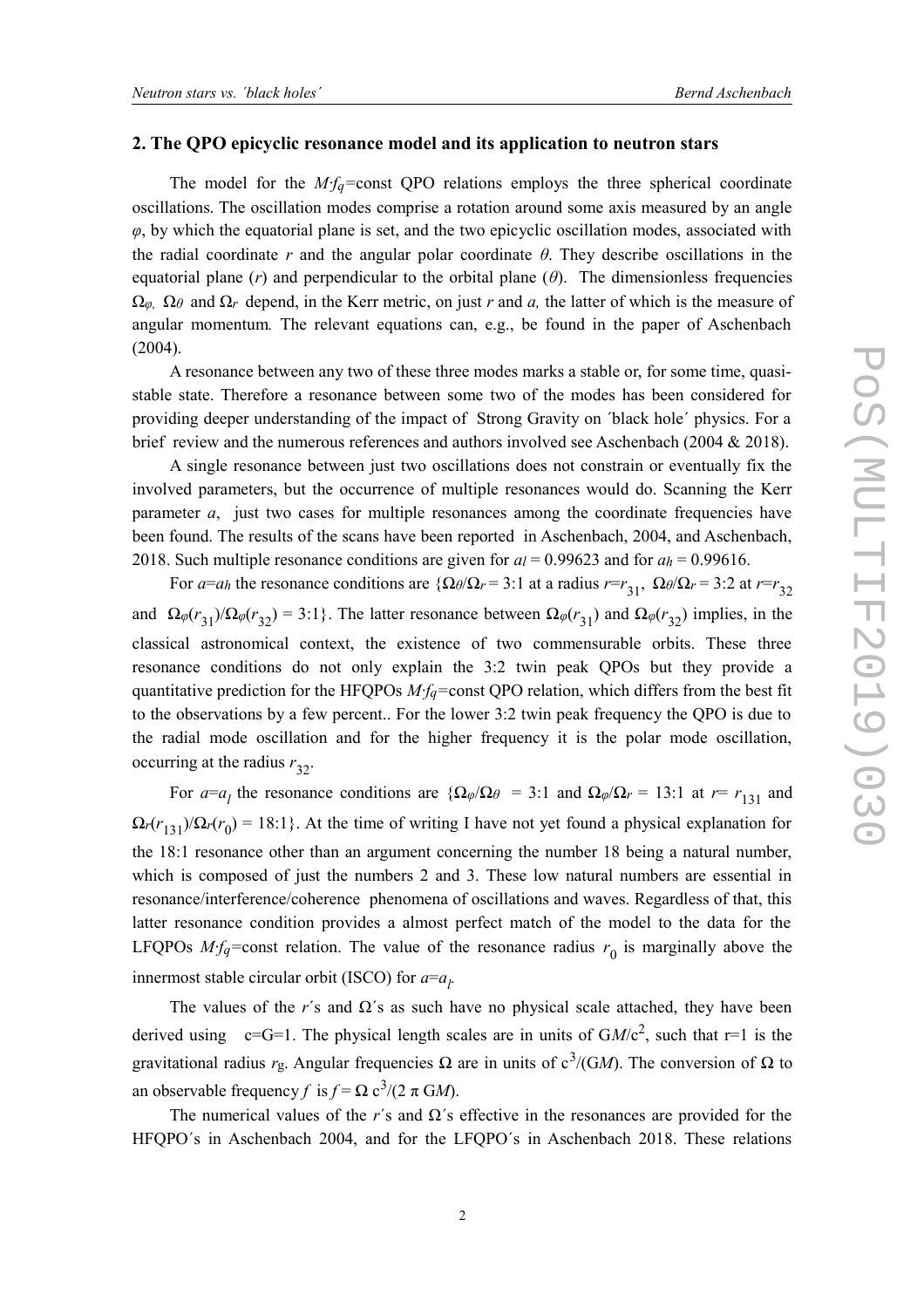between mass and frequency or mass and period observed both for LFQPOs and HFQPOs, and a possible physical implication are discussed in the following sections. The relations appear to be not constrained in mass and have been observed for ´black holes´ over more than 7 orders in magnitude of mass from stellar type mass to supermassive objects. But ´black holes´ are expected to come at any mass, down to primordial, low mass ´black holes´ up to the most supermassive ´black holes´. Timing studies of extremely supermassive objects in terms of QPOs are difficult because of the expected extremely long periods, although supermassive objects like clusters of galaxies are known to be associated with dark matter. Timing studies of the mass-frequency relation towards lower mass range, i.e., the mass of neutron stars, however, are possible and this may provide some more information.

#### **2.1 The Crab pulsar and the LFQPO relation**

The model for the LFQPO mass-frequency relation of the radial or r-mode epicyclic oscillation reads *M∙fr =* 51.9 M<sup>Ꙩ</sup> /s. Because of the extreme value of the angular momentum involved (*a*=0.99623) the spin-down rate of the neutron star needs to be taken into account before applying the suspected mass-frequency relation to get as near as possible to the nascent state of the pulsar at its birth. The nascent spin period of the neutron star can then be tried to be estimated by its current spin period of 33 ms and the spin-down rate of 38 ns/day, which gives a nascent spin period of 19.6 ms for an age of 965 years. Applying the mass-frequency relation the mass of a 'back hole' like neutron star for the Crab pulsar would be  $1 \text{ M}_{\odot}$ . Neglecting the spin-down rate because of the unknown glitch history and other unknown spin-down mechanisms in the very early times after birth an upper limit of the mass of  $1.7 M_{\odot}$  is obtained. This would agree with the assumption  $f_q = f_r = v_s$ .

If rotating neutron stars follow the Kerr metric they should have an innermost marginally stable orbit (ISCO). This is independent of any equation of state employed for the matter. For a neutron star of 1 M<sub>Q</sub> with  $a=0.99623$   $r_{\text{ISCO}}=1.9265$  km. And as for a 'black hole' of 1 M<sub>Q</sub> with *a*=0.99623 there is an unexplained, unexplored territory of mass repective energy. If this core below the ISCO consisted of ´quarks´ or any other type of matter in the case of a neutron star for  $r < r_{\text{ISCO}}$  I would expect this type of matter to also populate the region below the ISCO of 'black holes' - or, there is no rest-mass matter but energy below  $r_{\text{ISCO}}$ . In case of an object of 1 M<sub>o</sub> with  $a=0.99623$  the r-mode resonance is localized at a radius above the ISCO by 0.5 m.

#### **2.2 The hitherto fastest millisecond pulsar and the HFQPO relation**

 The model for the HFQPO mass-frequency relation of the radial or r-mode epicyclic oscillation for *ah*=0.99616 reads *M∙fr =* 2030.8 M<sup>Ꙩ</sup> /s. As mentioned in section 2.1 the relation is meant to provide an upper limit for the spin frequency ν*s.* The HFQPO relation is suggested to apply to the millsecond pulsars. The fastest ms-pulsar known at the time of writing is PSR J1748-244ad (Hessels et al., 2006) with *νs =* 716 Hz. This pulsar is member of an eclipsing binary system and the mass is not determined, but according to Hessels et al. the radius R of the neutron star needs to be less than 16 km for an assumed mass of 2  $\rm M_{\odot}$  Otherwise it will start loosing mass from its surface assuming the maximum spin relation of Lattimer and Prakash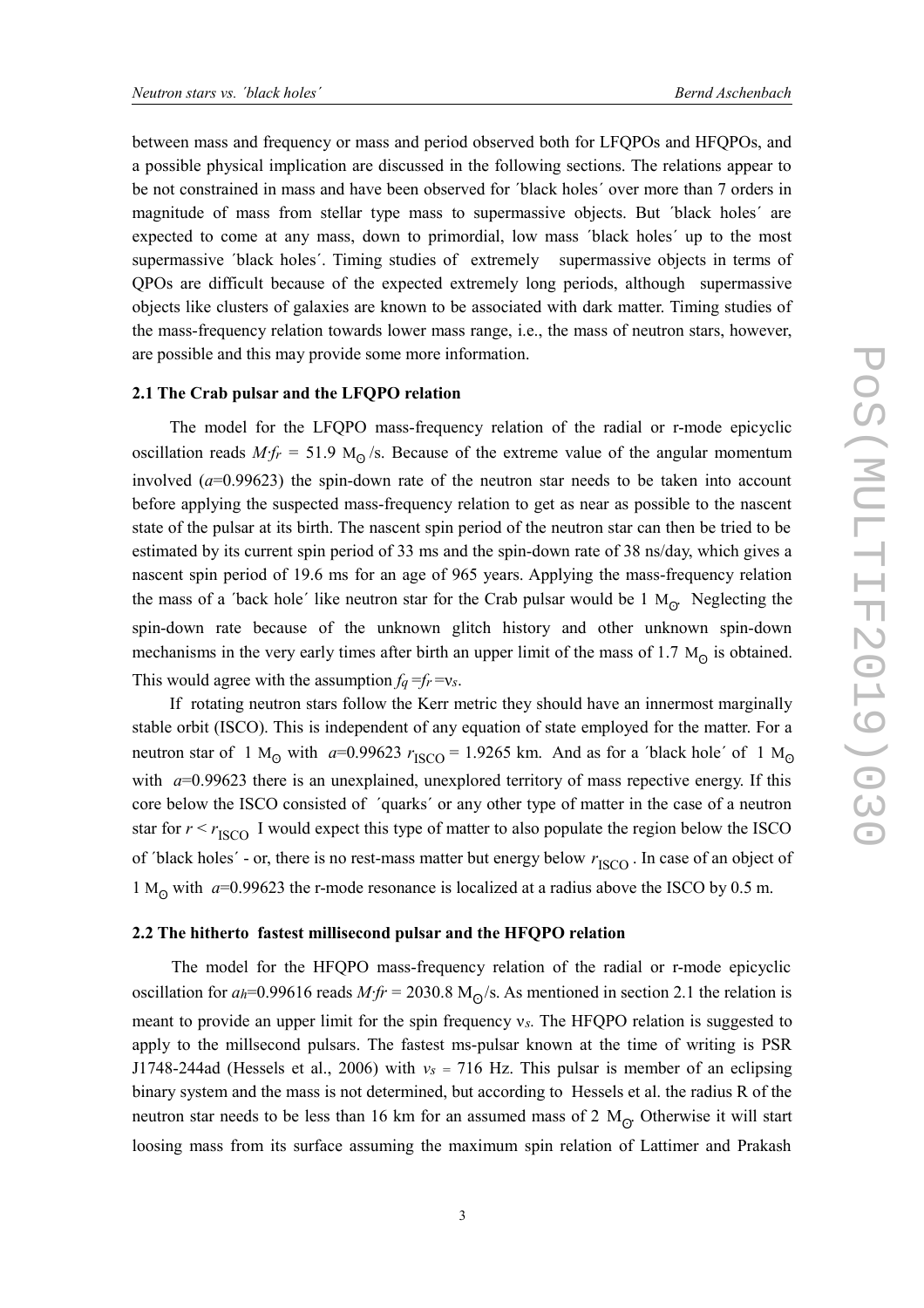(2004). Applying the HFQPO relation with  $f_q=f_f/v_s = 716$  Hz a 'black hole' like object would have a mass of  $2.8 \text{ M}\odot$ , unless the HFQPO relation would be cut at its low mass end. The mass of 2.8 Mʘ is fairly close to what is expected to be the upper mass limit for a neutron star. It looks as if a discrimination between the maximum neutron star state and the ´black hole´ state is possible by looking for a change in a ms-pulsar period pattern towards the HFQPO ´black hole´ PDS. In addition to the mass involved radii are calculated. For 2.8 M<sub>O</sub> the radius R of the neutron star needs to be R<18.1 km according to the Lattimer & Prakash mass-shedding relation. For the ´black hole´ model the r-mode resonance would have to arise at a lower radius to become effective. The resonance model result is  $r = 16.2$  km. There is no conflict between the neutron star state and the so-called black hole´ state. A neutron star is as compact as a ´black hole' as far as mass and radius are concerned, for *a*->1. I think this invalidates the absolutism of the ´no-hair´ theorem associated with ´black holes´. There is more than just mass and radius. This is likely to be magnetic energy, not electric charge, as the neutron is involved, which has no electric charge. And there are active r-mode oscillations which are likely to initiate waves propagating through the ´black hole´ matter above the ISCO (Aschenbach, 2018).

#### **3. Interpretation of the constant of the QPO mass- frequency relation**

Observations have shown that there exists a fairly strict relation for ´black holes´ between the QPO frequency and the ´black hole´ mass. Looking at QPO frequencies expected in the range of neutron star masses it is found that the r-mode QPO frequencies are very similar if not identical with the rotational spin frequencies of the neutron star pulsars both for the most rapidly spinning ´ordinary´ pulsar, the Crab pulsar, and for the most rapidly spinning ms-pulsar, PSR J1748.2546ad. There is only a fairly limited number of ´black holes´ following the massfrequency relation and it is only the most fast rotating pulsars which match the relation. This suggests a selection effect.

The model of resonance modes of the coordinate (epicyclic) oscillations (Aschenbach, 2004  $\&$  2018) match the observations to better than a few percent. According to this model the selection is because of the extremely close-to-one value of the Kerr angular momentum *a*. Pulsars with lower than the maximal spin are not affected, they are likely to have lower *a*´s, and they will not follow the mass-frequency relation, likewise do the lower spin ´black holes´. So the vast majority of neutron star pulsars and ´black holes´ are not adressed and remain a sort of continuum population not affected by the resonances.

The dimensionless frequencies found for the 3:2 and 3:1 HFQPO resonances between the *r*-mode and the *θ*-mode are listed in Table 1 of my paper of 2004 (Aschenbach, 2004). They have been obtained by numerical calculations. A closer look at the values and a more precise calculation show that the values for the  $\Omega$ 's are consistent with multiples of the number  $\pi$ :  $\Omega$ <sub>*r*</sub>

= [2π/100],  $\Omega_{\theta}$  = 3/2 [2π/100] for the 3:2 resonance} and { $\Omega_{r}$  = 3/4 [2π/100] = 3/2<sup>2</sup> [2π/100],

 $\Omega_{\theta} = 9/2$  [2π/100] = (3<sup>2</sup>/2) [2π/100] for the 3:1 resonance}. I note that the factors in front of [ $2\pi/100$ ] are built by just the natural numbers 2 and 3, completed by the natural number 100 =  $(5^*2)^2$ . The conversion from dimensionless frequencies Ω to observable frequencies *f* is  $f = Ω/$  $(2\pi)$  x c<sup>3</sup>/(GM), such that the factor  $(2\pi)$  cancels when observables instead of dimensionless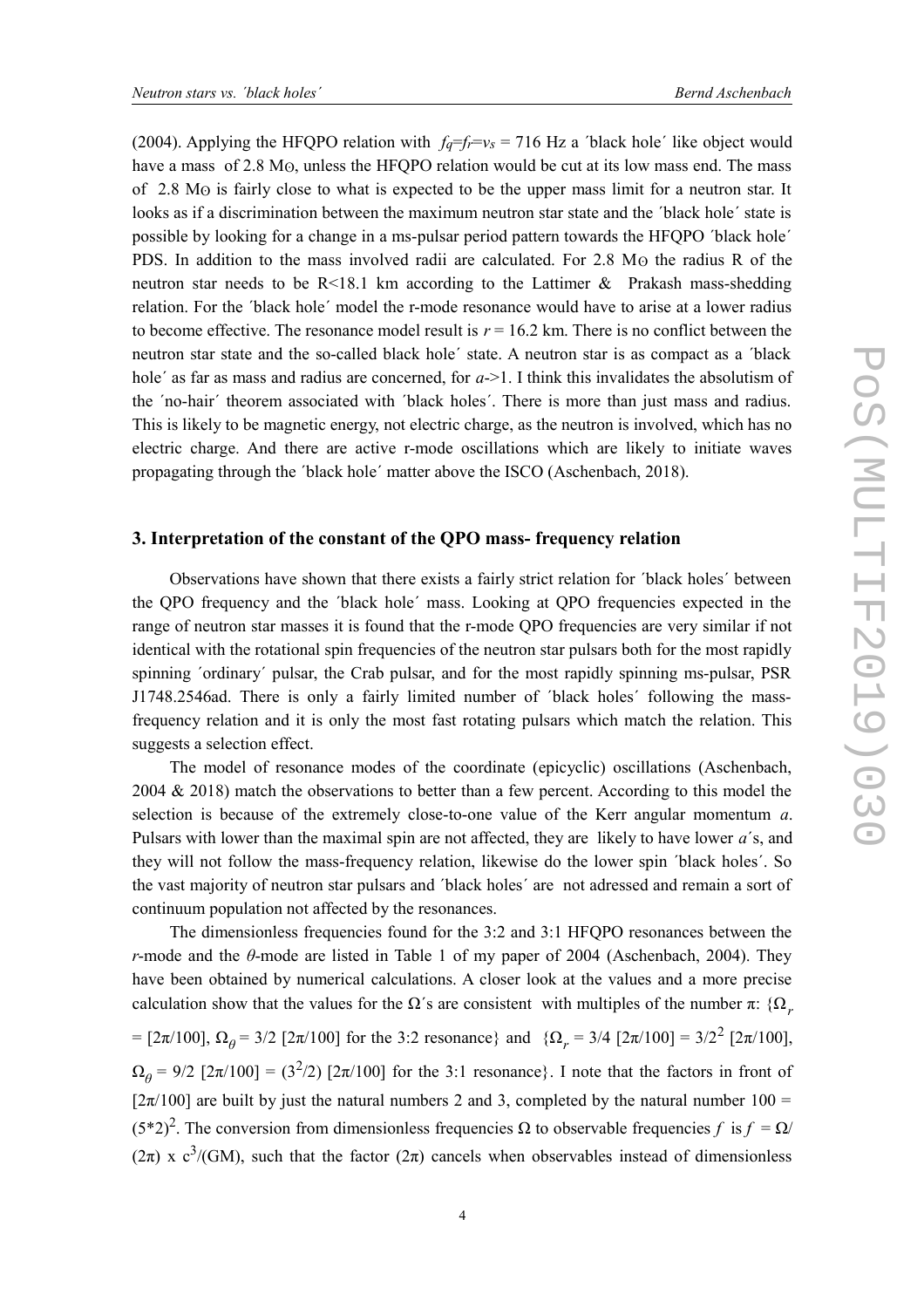quantities are used. Only the natural numbers 2, 3, 5 and, possibly, the logarithm operator remain. So the mass-frequency relation for  $a = a_h$  can be expressed by a set of natural numbers.

The relation *M∙fq=*const for the radial epicylic oscillation mode at *r*=*r <sup>32</sup>* then reads  $Mf_r = (1/100) \cdot (c^3/G)$ . The term  $c^3/G$ , which remains explaining, is per definition  $c^3/G = m_p/t_p$ with m<sub>p</sub> the Planck mass and t<sub>p</sub> the Planck time, which are defined as  $m_p = \sqrt{(\hbar c/G)}$  and t<sub>p</sub>  $\sqrt{hG/c^5}$ , employing just the three fundamental constants c, G and  $\hbar$ . This means that, for instance, the 3:2 radial r-mode resonance frequency  $f_r = (1/100) \text{ m}_p/\text{t}_p$ . In this context  $\text{t}_p$  is meant to be a periodic time scale. This can be written, with  $P_r = 1/f_r$  and  $P_r$  a periodic time scale, as  $\{P_r/t_p\}/\{M/m_p\} = 100$ . The ratio of the period of the radial epicyclic or radial coordinate oscillation mode measured in units of the Planck time divided by the mass *M* measured in units of the Planck mass is equal to the natural number 100, whereby *M* stands for mass in the Kerr metric, not necessarily the mass of a ´black hole´.

 The involvement of low natural numbers and the Planck scales may be a grand coincidence with no physical background, at all. But it may point to a gravity quantum effect imposed by the extreme values of angular momentum in terms of the Kerr parameter and the extreme compactness expressed by the ratio M/R.

I would like to point out that the values for the Kerr angular momenta  $a=a_l$  and  $a=a_h$ , which determine the resonance freqencies, are larger than the critical value of  $a=a<sub>c</sub>=0.9953$ (Aschenbach, 2004). At the value of  $a_c$  the Kepler relation between orbital velocity  $v_\varphi$  and radius *r* changes dramatically. Whereas for  $a \le a_c$  the Kepler law applies in the sense that  $v_\varphi$ deceases with increasing radius the opposite happens for  $a > a_c$ . The orbital velocity  $v_\phi$  decreases with deceasing radius (Aschenbach, 2004). Furthermore the  $v_p$ -*r* relation shows a local minimum of  $v_{\varphi}$  for *r* for both  $a_l$  and  $a_h$  at the radii *r* locating the resonance sites, thereby defining two different eigenstates. This effect has been named ´Aschenbach´ effect by Stuchlik et al., 2005.

Coming back to the remark, that the analysis of the mass-frequency relations in terms of resonances involving Kerr angular momenta as well as orbital velocities might point to a gravity quantum effect, I refer to Niels Bohr´s discovery of quantum theory, which involves angular momenta, especially orbital radii, natural numbers and the term  $2\pi$ .

### **References**

- [1] B. Aschenbach, 2004, *Measuring mass and angular momentum of black holes with high-frequency quasi-periodic oscillations,* A&A **425**, 1075 – 1082.
- [2] B.Aschenbach, 2018, *A Model for the High and Low Frequency Oscillations in Black Hole Accretion Disks including Sgr A\**, in proceedings of the conference *Frontier Research in Astrophysics - III (FRAPWS2018)28 May - 2 June 2018 Mondello (Palermo), Italy, POS (FRAPWS2018)052.*
- [3] W. Becker, M. Kramer, A. Sesana, 2018, *Pulsar Timing and its application for Navigation and Gravitational Wave Detection,* Space Sci. Rev. **214:30**.